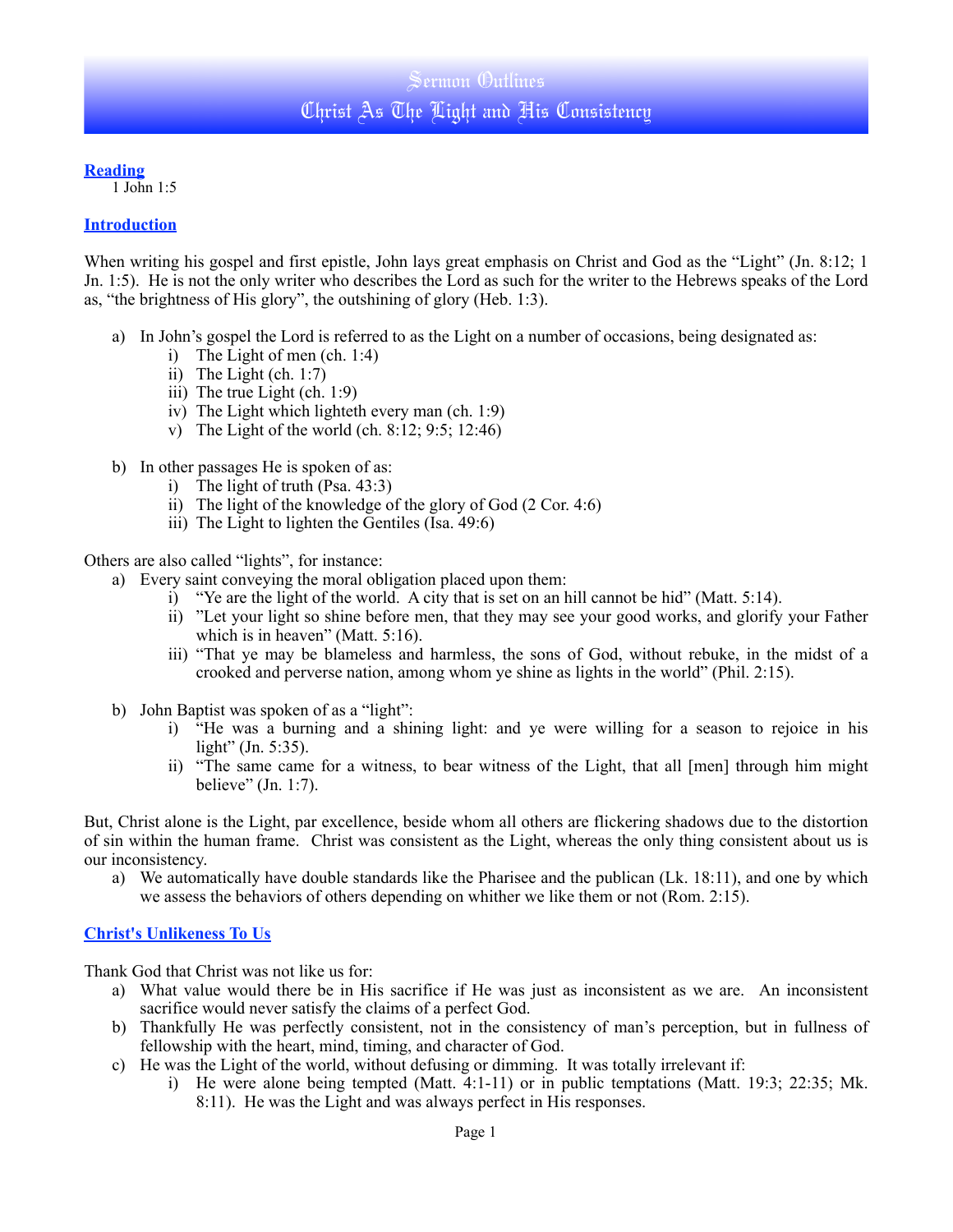# Sermon Outlines Christ As The Light and His Consistency

- ii) Whither it was the disciples needing rebuke for lack of faith (Matt. 8:26) or a woman needing encouragement in her faith (Mk. 5:34), He was the Light, and always perfect in His responses.
- iii) Whither when being with His own correcting them (Lk. 10:40-42) or others wanting Him to correct someone else (Lk. 12:13-21), He was the Light and always perfect in His responses.

Being the Light meant:

a) He could never behave contrary to God and His own character for that would have been disobedience (Rom. 5:19; Heb. 5:8), something the Lord knew nothing about. He was perfect in every way.

As He is the Light of the world, the Lord must be consistent in all that He said and did relative to His own character. Therefore:

- a) He must be unwavering, uncompromising, standing for that which He believed, and speaking the truth irrespective of what it cost Him personally.
	- i) When before the High Priest who put under the voice of adjuration saying, "I adjure thee by the living God, that thou tell us whether thou be the Christ, the Son of God" (Matt. 26:63), Christ, knowing the law (*which is recorded in Leviticus 5:1 that when the voice of adjuration is heard then the individual must answer*), it was then the Lord, while knowing the ramifications of His words, said, "Thou hast said: nevertheless I say unto you, Hereafter shall ye see the Son of man sitting on the right hand of power, and coming in the clouds of heaven" (Matt 26:64).

As the Light, in His consistent consistency the Lord will:

- a) Expose inward corruption. Therefore, when speaking to the Pharisees, and scribes He said, "Woe unto you, scribes and Pharisees, hypocrites! for ye are like unto whited sepulchers, which indeed appear beautiful outward, but are within full of dead men's bones, and of all uncleanness" (Matt. 23:27).
	- i) How easily we justify ourselves by foolishly comparing ourselves to others. It is like standing in front of a distorting window saying, "I'm not fat, and not as fat as so in so". What a foolish way of assessing.
	- ii) When the Lord walks in the midst of the seven golden candlesticks, He tells their true condition, not what they thought they were, nor who they want to be seen as, but as they really are (Rev. 2:1-3; 22).

**The other avenues in which the Lord is consistent**

The revealer of God, etc.

- a) I (Rowan Jennings) have had and have multiple roles. I am a man, a husband, a baker, a Bible teacher, a mine worker, a father, and a son, and it is very hard to be consistent in every avenue.
- b) Christ had to be consistent in every avenue of life, a son, a step brother, a mentor, a teacher, an evangelist, a carpenter, and apparently a business man.
- c) Christ had to be consistent as the manifestation of every attribute of God.
	- i) What is God like?
		- 1. God is Light, that is our subject for this and the next session.
		- 2. He is the God of all comfort
			- (a) The woman with the issue of blood (Matt. 9:22), "be of good comfort", have no anxiety or fears, do not be alarmed or distracted.
			- (b) The man sick of the palsy, "Be of good cheer; thy sins be forgiven thee" (Matt. 9:2).
			- (c) The disciples, "Be of good cheer; it is I; be not afraid" (Matt. 14:27).
			- (d) If the Lord is the manifestation of God, then He must be at all times in all actions consistent with that reality.